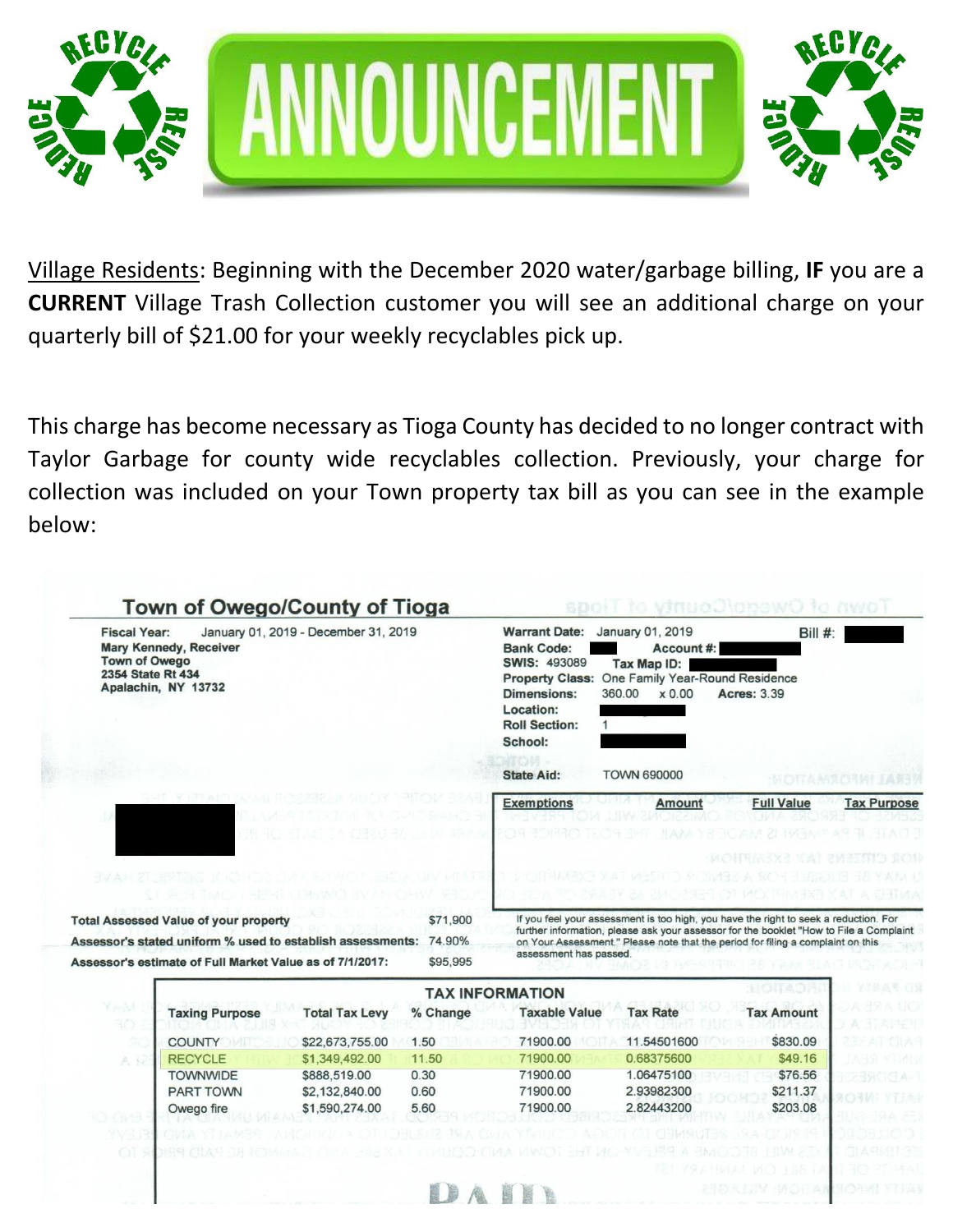If you currently have your trash collected by Taylor Garbage or any other independent hauler, you will need to contact them directly regarding your weekly recyclables collection and the new cost associated with collection.

If you do **NOT** currently have garbage collection service and you take your garbage to the Taylor Garbage transfer stations on either Glen Mary Dr. in Owego or Rt. 17C in Barton, please be aware of the following statement issued from Taylor Garbage:

Effective January 1, 2021, TAYLOR GARBAGE will no longer be able to accept recycling customers at the transfer station on 352 Glenmary Dr. in Owego and 1216 Route 17C in Barton.

If you would like to sign up for Village garbage & recyclables collection, please return the included service change form to the Village Clerks office **as soon as possible** so that we may update our billing system. Current Village quarterly collection rates:

- ❖ Residential: \$63.50 garbage + \$21.00 recycling = \$84.50 quarterly
- ❖ Res. Senior: \$53.50 garbage + \$21.00 recycling = \$74.50 quarterly

If you wish to discontinue your current Village garbage collection service, please return the attached change form **as soon as possible** so that we may make necessary adjustments to your account.

> If you have any questions regarding this change, please contact the Village Clerks office at: 607-642-8686 or [vofnv@stny.rr.com](mailto:vofnv@stny.rr.com) During normal business hours of: Monday – Thursday 9am to 5pm and Fridays 9am to noon.